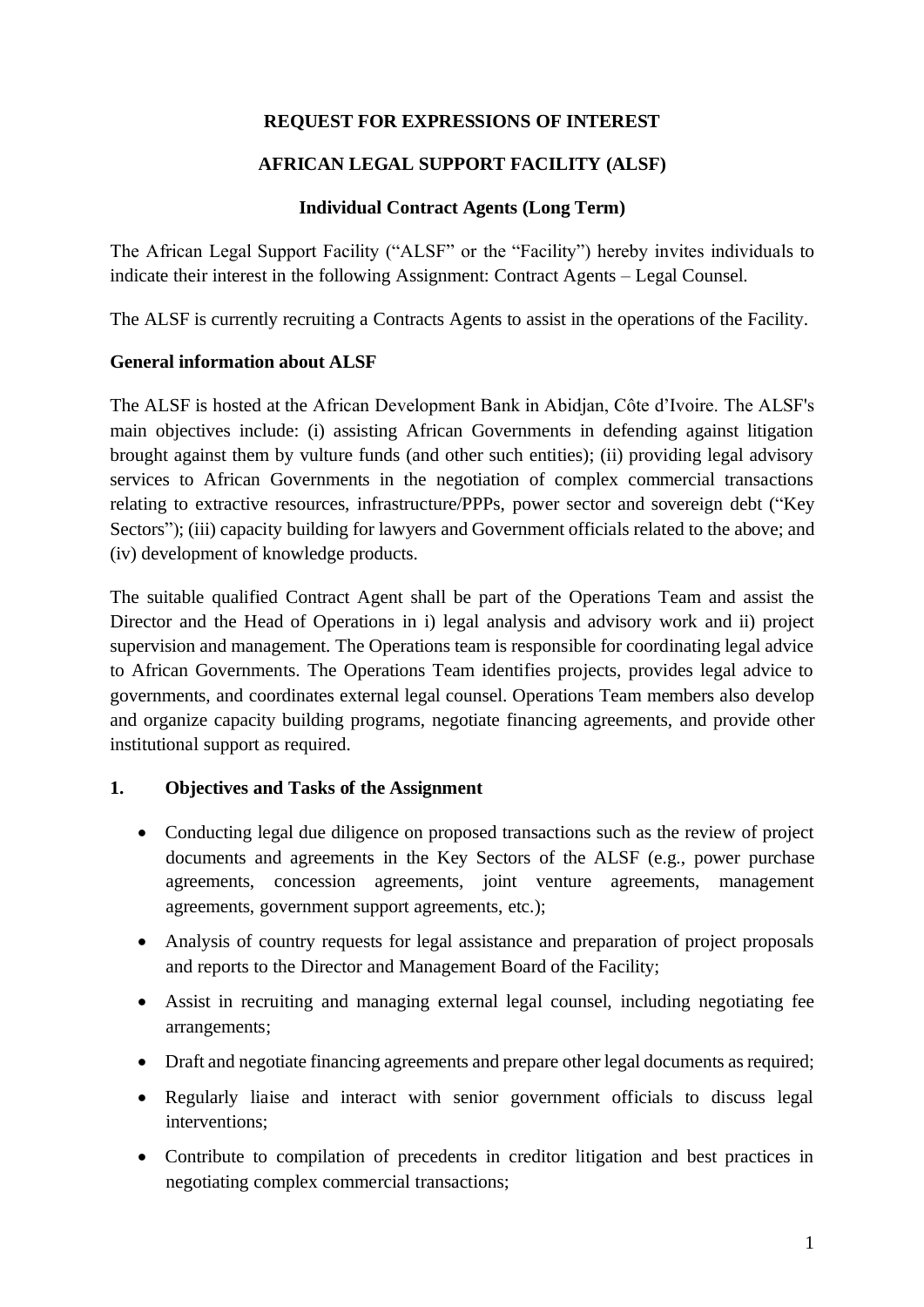- Liaise with partners, co-financiers and facilitate cooperation with other development partners;
- Draft policy documents on operational matters relating to the Facility;
- Mentoring and assisting with the development of more junior team members;
- Ensuring that, if required, documents presented to the Management Board and Governing Council are accurately translated into the official languages of the Facility in a timely fashion;
- Perform such other assignments as may be required from time to time by the Supervisor, Head of Operations, and Director of the Facility.

## **2. Administration/reporting**

The contract agent will report to the Head of Operations who will adequately brief and guide the contract agent.

## **3. Duration of the assignment**

The assignment will last for twelve (12) months, starting as soon as the process is completed. The Contract Agent will be based in Abidjan, Côte d'Ivoire or Johannesburg, South Africa.

## **4. Qualifications and Experience Required**

- A Master's degree or equivalent and at least five (5) years of relevant experience in the area of expertise of the assignment; or a Bachelor's degree and at least ten (10) years of relevant experience in the area of expertise of the assignment.
- Admission to the Bar of (or diploma to practice law in) a member of the African Development Bank;
- Relevant professional experience preferably with an established international law firm, and/or international financial institution, with proven technical competence and experience in international private law, project finance, extractive resources, international arbitration and/or commercial contracts;
- Strong skills in preparation and negotiation of complex legal documents including briefs, legal opinions, commercial transaction agreements and related transactions;
- Demonstrated effective coordination skills and an ability to work under pressure in a multicultural environment to complete multiple tasks and meet deadlines;
- High-level skills in communication, team building, inter-personal relationships, writing, and analytical skills;
- Competence in Microsoft Office; knowledge of cloud-based project management software and SAP a plus;
- Ability to communicate and write effectively in English and/or French with good working knowledge of the other language;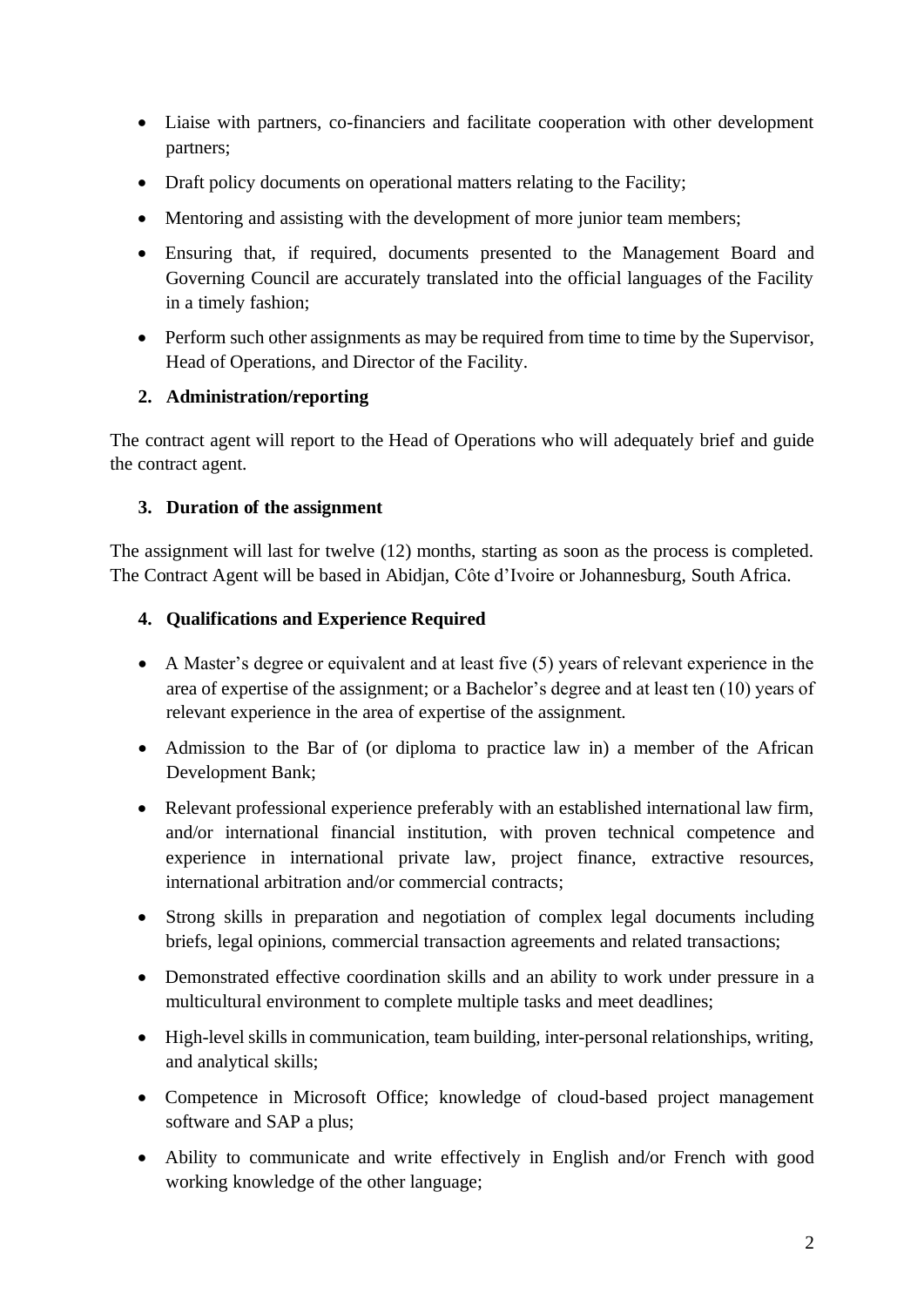- Must be a citizen of a member country of the African Development Bank; and
- Willingness to undertake extensive travel (up to 30% of time).

## **5. Remuneration**

The Contract Agent shall be paid a total monthly lump sum, comprising fee, subsistence or other incidentals, for the duration of the assignment, which is commensurate with the number of years of work experience. The ALSF will cover travel and field mission costs (if any) as per African Development Bank rules in this regard.

# **6. How to apply**

The African Legal Support Facility invites individuals to indicate their interest in providing the above-described services. Interested individuals shall provide information on their qualifications and experience demonstrating their ability to undertake this assignment (documents, reference to similar services, experience in similar assignments, etc.).

Expressions of interest must be sent electronically to [alsf@afdb.org](mailto:alsf@afdb.org) no later than November 12, 2021 at 5 PM local time (Abidjan –Ivory Coast) and specifically mentioning ALSF-Legal Counsel (Long Term)*.*

The unsuccessful candidates will remain in the ALSF's database for twelve (12) months.

Any questions and requests for clarifications may be sent to:  $m.value@afdb.org$ .

## **Deadline November 12, 2021. Only short-listed individuals will be contacted.**

**7. Please attach a Curriculum Vitae on the basis of the template in Annex 1, a letter expressing your interest in joining the ALSF and any other relevant materials.**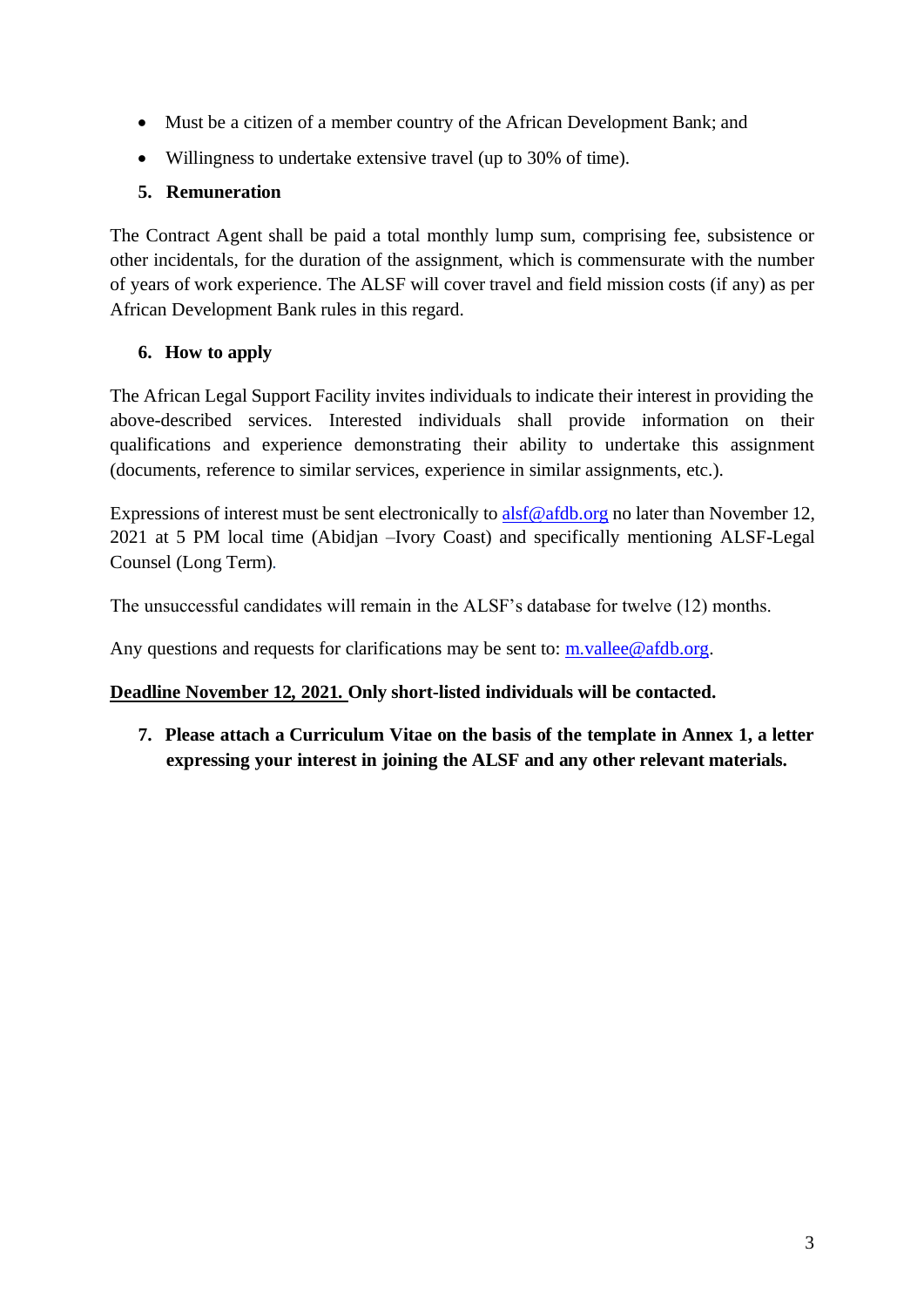# **ANNEX 1: MODEL CURRICULUM VITAE (CV)**

Title of the Assignment: **Legal Counsel** Department: **ALSF** Surname: First Name: First Name: First Name: Parth Date: Nationality: Nationality: Nationality: Nationality: Nationality: Nationality: Nationality: Nationality: Nationality: Nationality: Nationality: Nationality: Nationali Address: Country: Country: Country: Country: E-mail: Telephone:

Nationality:

| <b>Development Bank?</b> | Are any of your family members (spouse/partner, father/mother, $\vert$ Yes $\vert$ No $\vert$<br>Brother/sister, Son/daughter, etc. employed in the African If $\alpha$ Yes. |                   | the<br>following data must be<br>provided |
|--------------------------|------------------------------------------------------------------------------------------------------------------------------------------------------------------------------|-------------------|-------------------------------------------|
| Name                     | Relationship                                                                                                                                                                 | Organisation Unit | Place of Assignment                       |
|                          |                                                                                                                                                                              |                   |                                           |
|                          |                                                                                                                                                                              |                   |                                           |

| Language        | Read      | Written   | Spoken    |
|-----------------|-----------|-----------|-----------|
| Level           |           |           |           |
| English         | Fair      | Fair      | Fair      |
|                 | Good      | Good      | Good      |
|                 | Excellent | Excellent | Excellent |
| French          | Fair      | Fair      | Fair      |
|                 | Good      | Good      | Good      |
|                 | Excellent | Excellent | Excellent |
| Other (specify) | Fair      | Fair      | Fair      |
|                 | Good      | Good      | Good      |
|                 | Excellent | Excellent | Excellent |

### **Key Qualifications:**

Please provide (i) a summary of your experience and training highlighting the most relevant for the proposed assignment, and (ii) the responsibilities which you exercised. Utilise one halfpage maximum.

#### **Education (University Level and above only):**

| Name of University - City -<br>Country | Period |    | Diploma Obtained | Main Topic / Major |
|----------------------------------------|--------|----|------------------|--------------------|
|                                        | From   | To |                  |                    |
|                                        |        |    |                  |                    |
|                                        |        |    |                  |                    |
|                                        |        |    |                  |                    |
|                                        |        |    |                  |                    |